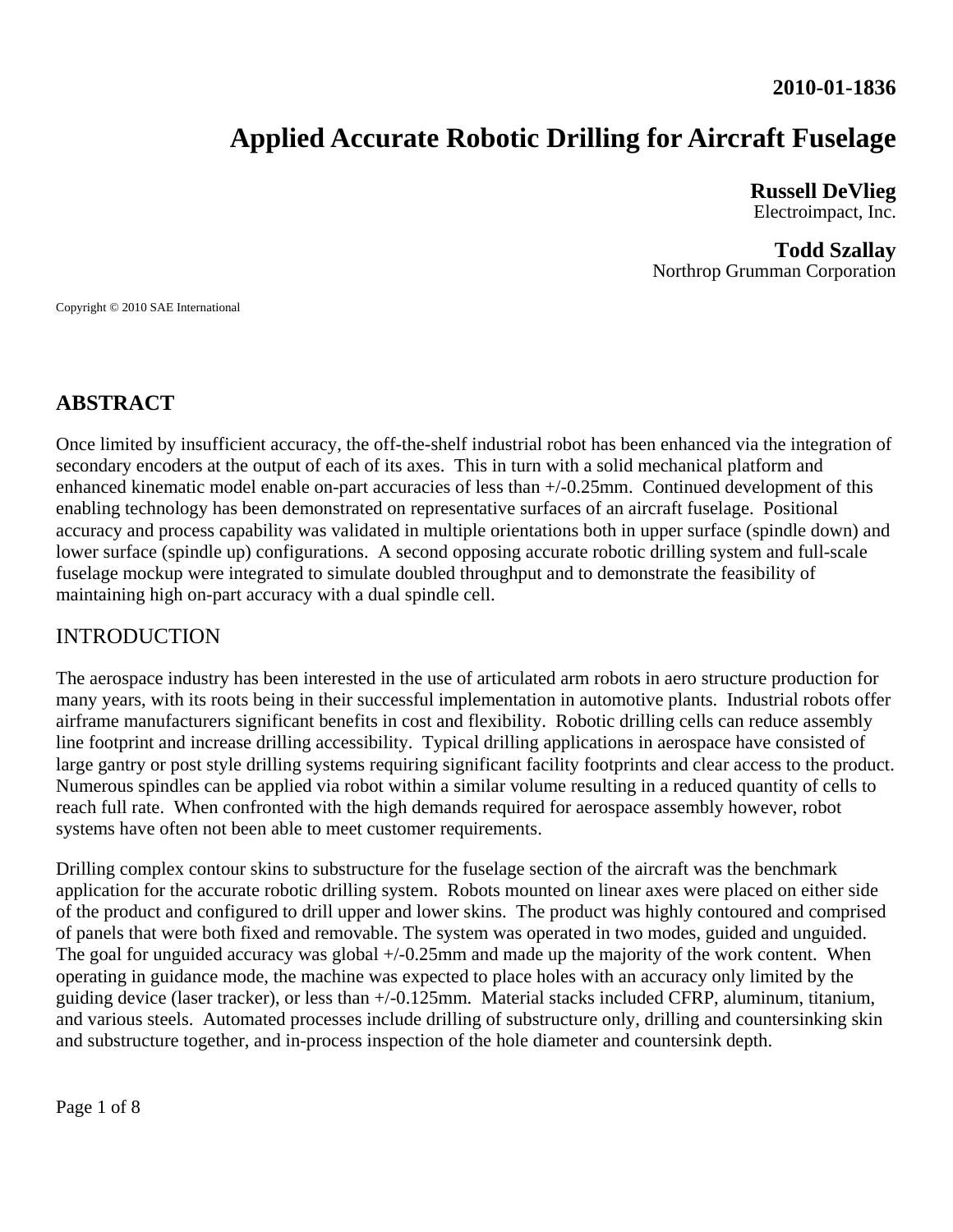A complete production representative cell was constructed to validate the entire automated robotic drilling system. The demonstration cell included two enhanced accurate robotic arms traveling on linear ways with a single multi-function drilling and countersinking head. The head included systems for automatic spindle normalization, hole inspection, and automatic tool changing. Testing was performed on full-scale representative work pieces. Programs were generated offline and simulated in the product's native CAD environment. On-part positional accuracy and process performance were validated. Additional productspecific requirements were also demonstrated, which included offline programming with simulation and automated collision avoidance. The primary leap in technology, and focus of discussion, was the development of a system to enhance off-the-shelf articulated arms to enable global positioning better than +/-0.25mm over the envelope of the product. Robot positions requiring tighter tolerances were guided via laser tracker to achieve extreme accuracy with the drawback of additional cycle time.

# ACCURATE ROBOT DEVELOPMENT

The accuracy in which a robotic system can drill a hole in a work piece is primarily a function of the positional accuracy of the robot and its ability to remain in position when external loads are applied. Loads in a drilling application arise from pressure foot and drill thrust forces. Although an off-the-shelf robot can perform the required manipulation of the process tooling, it fails to meet the positional accuracy and rigidity required for a radial tolerance of 0.25mm. On a typical industrial robot the position feedback for each axis is located at the servo motor. Between the feedback and joint, error is introduced from backlash and wind up. Although the repeatability of robots from one direction is generally good, repeating from multiple directions is not. Testing has demonstrated magnitudes of up to 0.5mm using various 3 meter arms in typical working envelopes. System accuracy can only be as good as it's repeatability, and therefore the best a standard system could achieve in ideal

conditions is 0.5mm. Additional motion loss in the joints results from moments induced by link masses and applied forces. Relatively low pressure foot loads (<200 kgf) applied at the TCP can alter the position up to 2mm (referred to as "panel skid") with the majority of this deflection coming directly from the joints. Therefore, fundamental to system accuracy is precise knowledge of joint position.

To maintain adequate control of each axis, a patent pending system of high-resolution encoders were mounted at the joint outputs (figure 1). These secondary sensors are standard product in machine tool applications and exhibit high resolution with negligible hysteresis. Applying this technology to an articulated robot yielded much tighter control on axis position and, in turn, higher tool center point (TCP) accuracy. Repeatability from multiple directions was improved by an order of magnitude to less than 0.05mm. Removing slop in the joints enabled a more representative kinematic model to be obtained. Factors for joint compliance and backlash were replaced by more descriptive parameters that were previously difficult to ascertain.



When drilling and countersinking, clamp force is typically applied to stabilize the process and minimize interlaminar debris. Because articulated arms lack stiffness, significant deflection occurs when external forces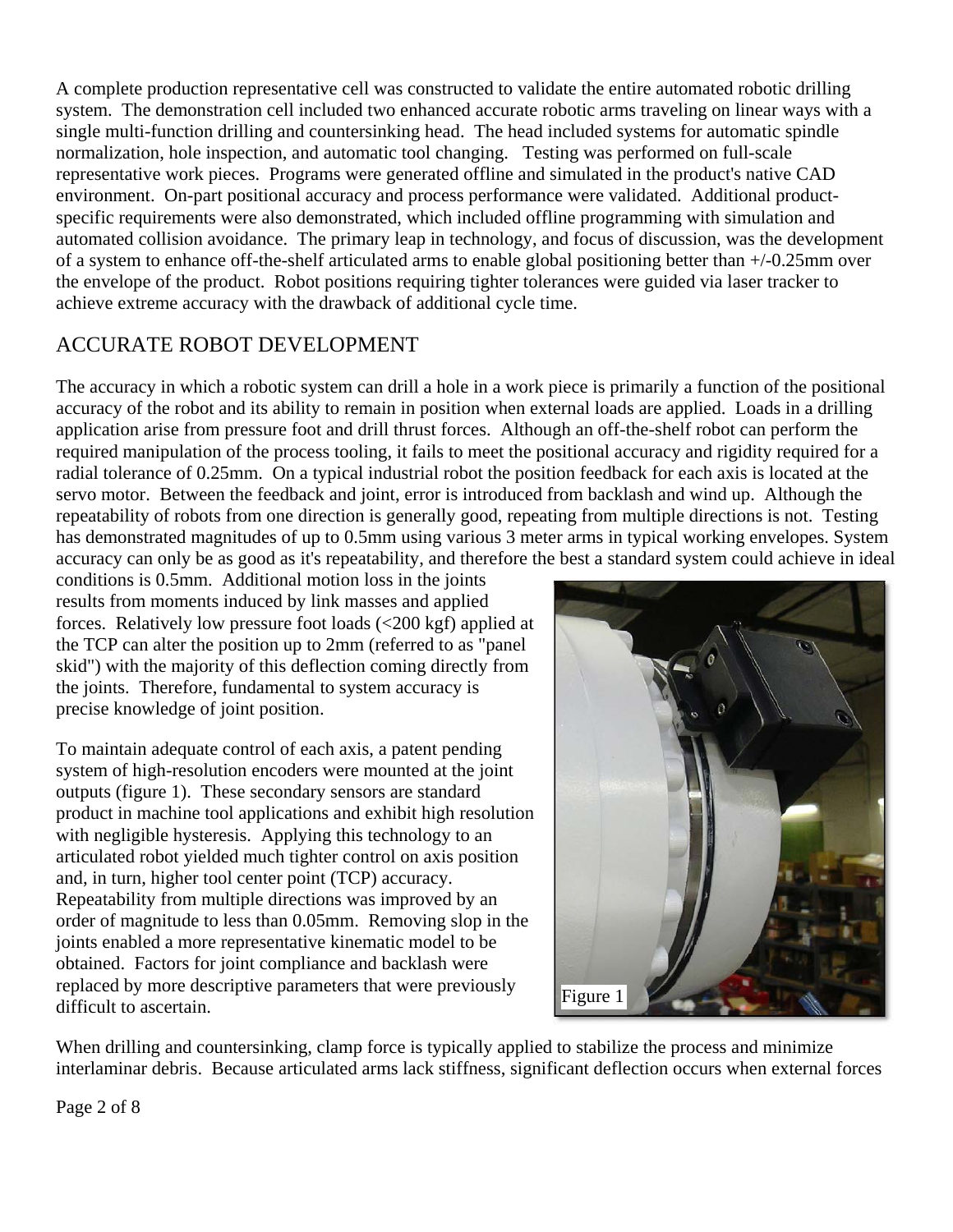are applied. The majority of this deflection comes from the joints given a normally-equipped robot. Results from testing various articulated arms has shown that the deflection at the joints make up 50-80% of the total TCP deviation. With secondary encoders, local joint error is negligible. Deflection still occurs in links, bearings, and base mounting plate, so an arm with high mechanical rigidity is desired. Any remaining deflection is compensated real-time by including a deflection model of the system in the kinematics combined with an integrated load cell in the end effector.

### AUTOMATION SYSTEM DESCRIPTION



After thorough evaluation of industry leading robots, the KUKA KR500/L340 was selected as the robotic motion platform of choice. The KUKA robot offered sufficient reach with high stiffness. Encoders were mounted to each axis by Electroimpact. The working envelope was expanded by mounting the robots on linear slides to enable full coverage of the product. A multi-function end effector was integrated on one robot which was validated to meet all drilling, countersinking, and hole inspection requirements. The drilling spindle was designed to provide enough torque (10Nm continuous) for -12 holes in Ti, and high speeds (20k rpm) for composite and aluminum materials. The automated hole measuring probe used a split ball gauge mated to a precision encoder to provide a profile of the hole, report stack thickness, and measure countersink depth. The process tools were mounted to a servo-controlled pressure foot axis.

The pressure foot and nose piece included integral normality sensors, load cell, flood coolant delivery, and vacuum recovery. Surrounding the nose piece were metrology targets used for guided hole patterns. All systems were controlled via an industry standard Siemens 840Dsl CNC which handled control of both the robot and end effector, and it offered a familiar interface to programmers and operators. Enhanced kinematics were developed by Electroimpact and executed using Siemens' Volumetric Compensation Interface (VCI).

# ACCURACY VALIDATION

Analyzing position deviations off-part provides a good measure of the quality of the machine, its repeatability, and the accuracy of the enhanced kinematic model. To determine, a laser tracker target was placed in the TCP and the system was run through various positions within the working envelope of the product. Data was collected at each position using a laser tracker, compared to the commanded position, and the 3-dimensional radial error was calculated. Accuracy was reported in terms of "3-sigma" which is defined as the average plus 3 times the standard deviation of the sample. This provided an accuracy value with 99.7% confidence given the assumption that the data was normally distributed. Measuring features placed on the work piece (on-part) provides a better measure of what is actually occurring in production. This demonstrates both the accuracy of the system and its static rigidity. For the drilling systems, the radial deviation on the panel was examined. Because the position in the surface normal direction was not controlled by the machine, 3-sigma accuracy was reported in two dimensions parallel to the surface. The second robot in the demonstration cell was added after completion of system accuracy validation, therefore the following reported data is for the initial fully-functional robotic drilling system only.

Page 3 of 8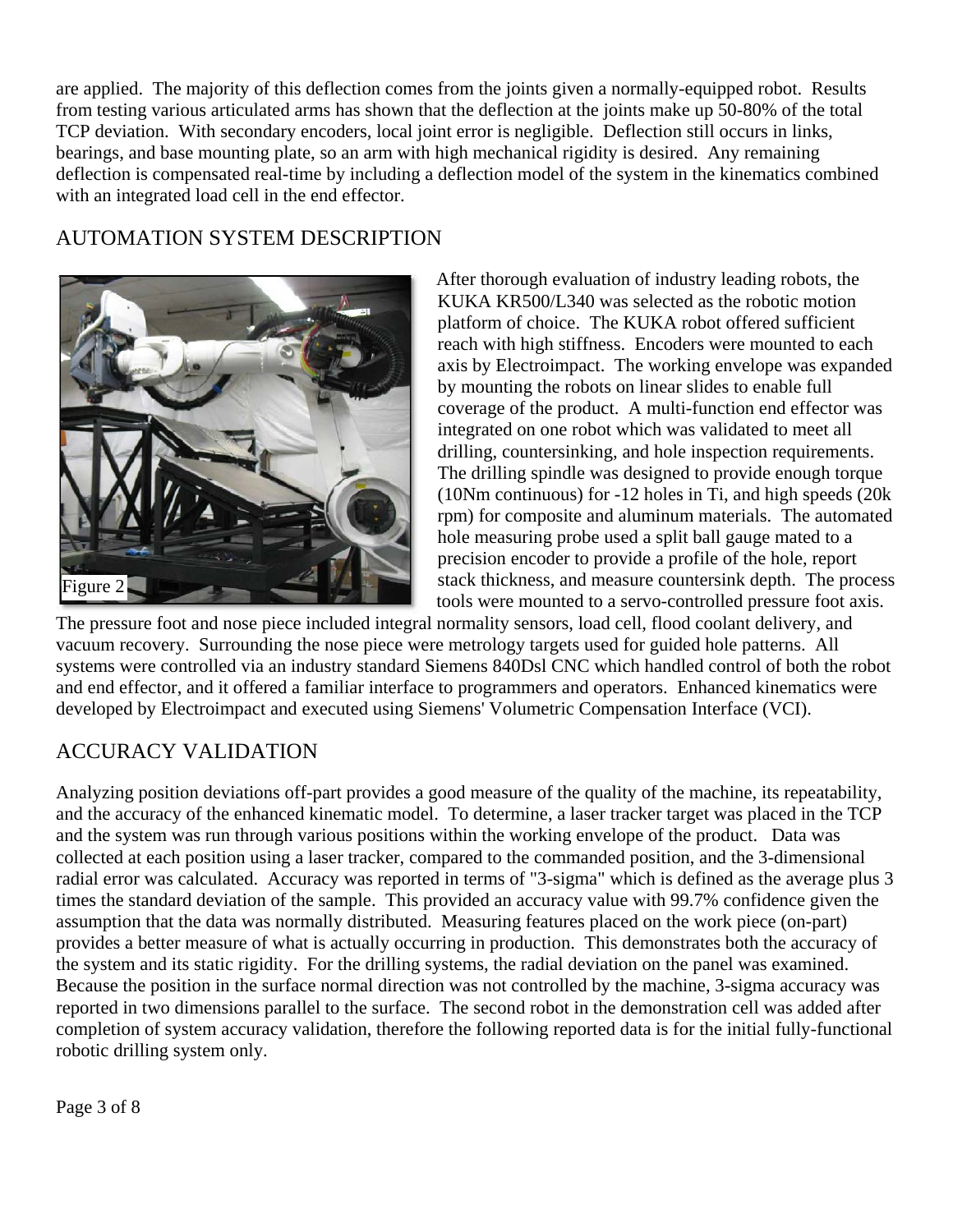#### Off Part Accuracy

To ensure the system could globally position to +/-0.25mm within the working envelope, 3-dimensional off part accuracy was validated. The working volume on the upper surface per robot was approximately 3090 x 820 x 1410 mm. TCP location data was collected via laser tracker at 42 production representative locations throughout the volume. The robot and linear axis were integrated with secondary encoders and calibrated. Programmed positions exercised all axes of motion including the linear axis. The resulting 3-sigma accuracy was  $+/-0.12$ mm (figure 3). Lower surface work consumed a slightly smaller volume at 2500 x 850 x 1900 mm, but contained increased contour change. Data was again collected via laser tracker. The system was driven to 24 representative locations and demonstrated an accuracy of +/-0.16mm (figure 4).



#### On Part Accuracy

"Validation" tooling was constructed to place coupon panels of relative hole pattern size in locations and orientations that approximated both upper and lower surfaces of the fuselage section. The robot was programmed offline to drill each panel with a grid of countersunk holes. The position of each hole was measured in place using a laser tracker by nesting an SMR (spherically-mounted retro reflector) in the countersink. When all holes were measured together in the global coordinate frame, a value for the on-part drilled hole accuracy was obtained. Coupons were also evaluated separately with the laser tracker to determine pattern accuracy and validated independently using a coordinate measuring machine (CMM).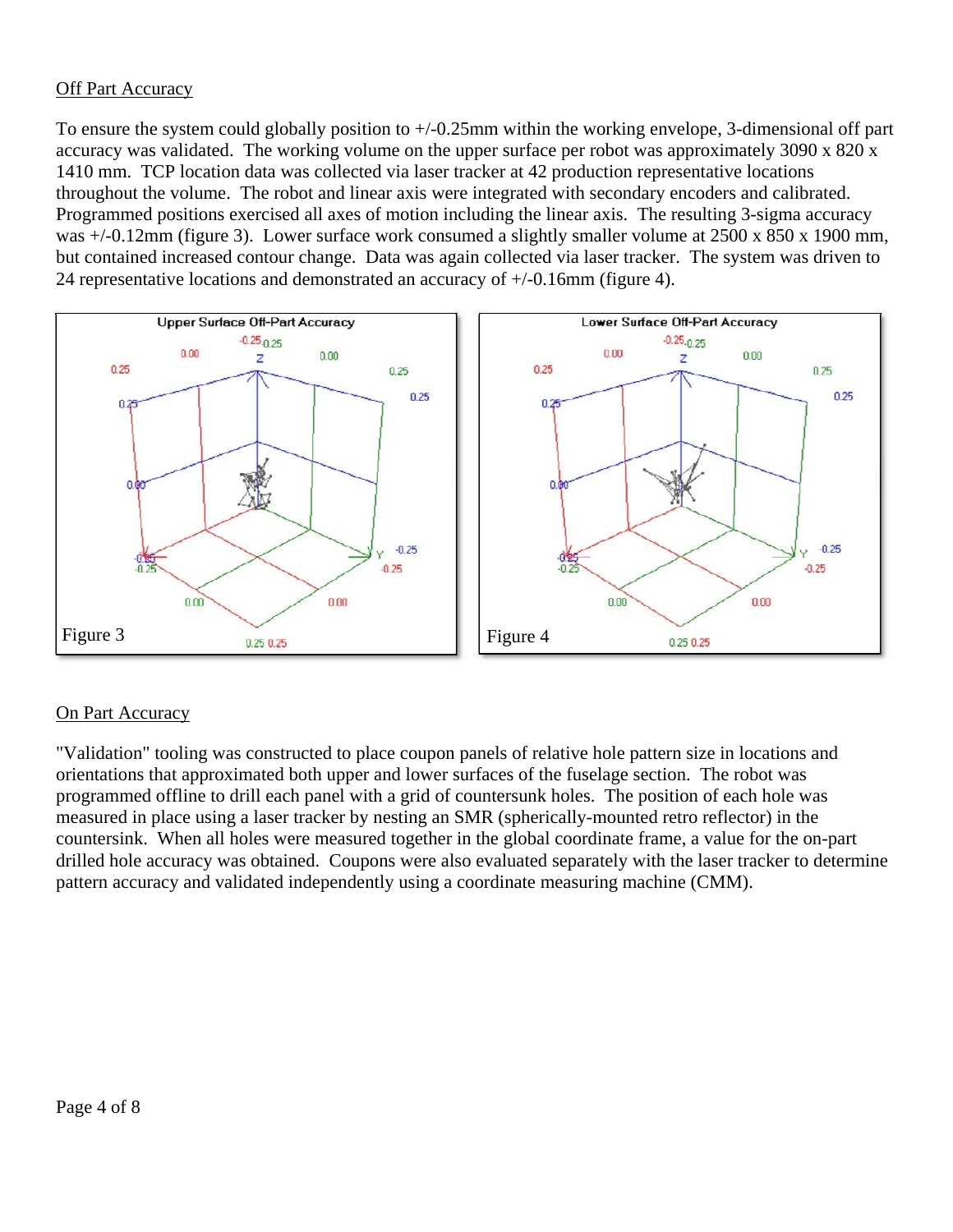#### Metrology-Guided Drilling



When drilling the extremely tight tolerance patterns, the system utilized metrology guidance. The robot globally positioned and clamped on the work piece and its position was measured with the laser tracker. If a correction was required, the robot was moved and re-measured. Given that the accuracy of a laser tracker is about 0.05mm, the TCP was guided into position within a band of 0.05mm in an attempt to keep the sum of errors below the goal of +/-0.125mm. This added an average of over 15 seconds per cycle. Each robot could reach 50% of upper and lower surfaces of the fuselage section. The upper surface contained 3 major areas of tight tolerance patterns and were approximated within the validation tool using (1) 1400 x 840 mm pattern, (1) 770 x 560 mm pattern, and (1) 770 x 320 mm pattern as shown in figure 5 Results showed that all 168 holes were within a 3-sigma accuracy of  $+/-0.08$ mm, noted figure 6. The lower surface contained (2) major areas consisting of tight tolerance patterns and were approximated by (2) 1400 x 840 mm coupons figure 7. The robot was again guided to each location with the laser tracker and the drilled holes were measured both via tracker and CMM. All 128 holes were within a 3-sigma accuracy of +/-0.075mm shown in figure 8.



Page 5 of 8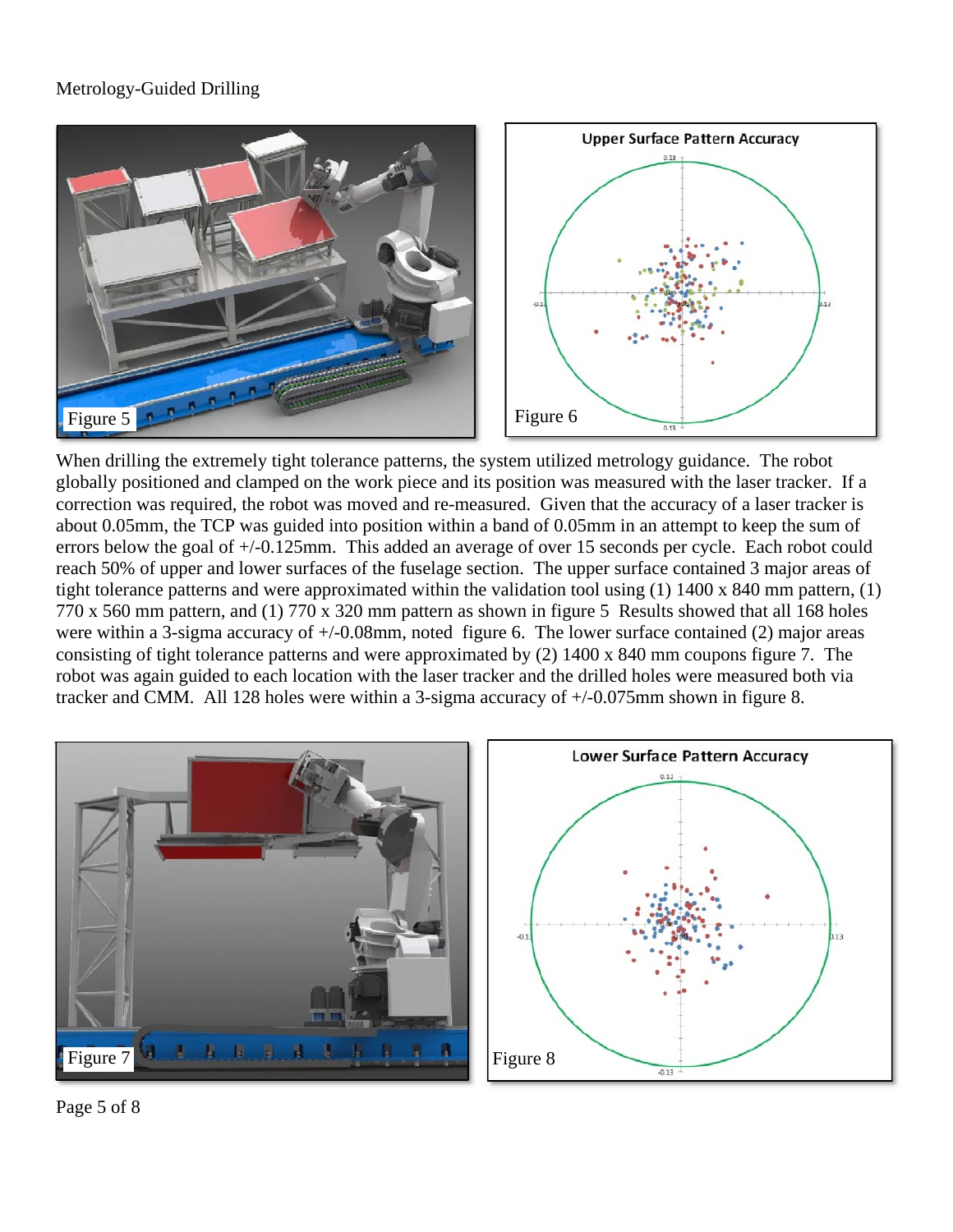#### Unguided Drilling

The majority of the work content for the automation was unguided drilling and countersinking. For this process, reliance on system accuracy was exercised. In practice, the aircraft tooling is not accurately located within the assembly cell. Automation systems typically utilize touch probing or vision systems to perform a direct measurement of features on the fixture or product to spatially-align (resync) the drilling system to the work piece. This entails probing 3 or more locations to create a 6DOF transformation. For this specific case, no probing or vision systems were installed, so the resync function was accomplished via the in-cell laser tracker. The laser was used to indirectly provide the transformation by first measuring (4) fixed targets on the validation tool, then (3) unique positions of the robot within the working envelope. This process was fully automated. Once the relationship between part and automation was established, the part program was executed and holes were drilled unguided in the global coordinate frame.

Three main regions on the upper surface were identified and approximated on the validation tool using (1) 1400 x 840 mm, (1) 770 x 560 mm, and (1) 770 x 320 mm (figure 9) coupons and were spread over a volume of 3950 x 1000 x 1950 mm. A total of 168 holes were drilled with a resulting 3-sigma accuracy of +/-0.24mm (figure 10). A noticeable mean shift can be identified at each region. Upon further investigation, an error was discovered in the use of the (4) fixed target locations established by the laser tracker. The error was identified and rectified after the tooling had been broken down and reconfigured for lower panel drilling, therefore no additional data was collected in the upper surface configuration. Results were estimated to improve by 20% or better and were validated during lower surface testing.



Lower surface fixed skin drilling was largely located at the forward end of the fuselage section. The surfaces were approximated by (2) 770 x 560 mm and (1) 770 x 315 mm coupon plates (figure 11). The total hole set of 189 were spread over a global volume of 1200 x 850 x 1700 mm. The relationship between the work piece and automation was again established using the laser tracker, but with the software error discovered after the upper surface testing now fixed. A 3-sigma value of +/-0.15mm was demonstrated (figure 12).

Page 6 of 8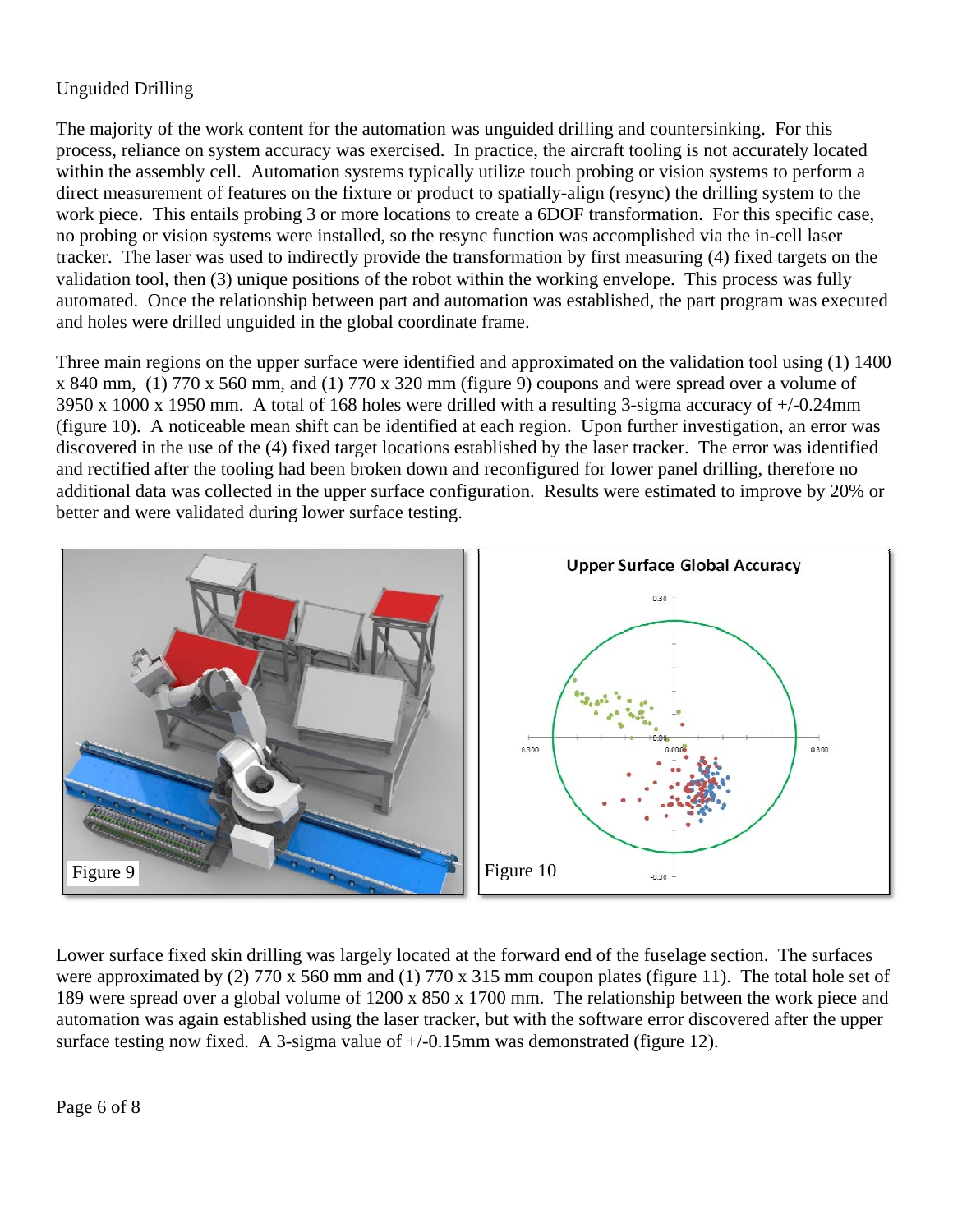

# DUAL ROBOTIC DRILLING CELL DEMONSTRATION

With the accuracy of the system validated, a more production representative cell was constructed to demonstrate additional required capabilities. The cell included a second robot and track system, an automated tool changing and setup station, full-scale mockup of the center fuselage section, and additional software systems for offline programming and collision avoidance.

In production, each automation cell would utilize two robotic drilling systems. The two systems are positioned opposite one another allowing each to work independently - effectively doubling throughput. To demonstrate, a second accurate robotic positioner was integrated. Interaction between systems had to be minimal to maintain high efficiency, and because part programs would be run independently, a software monitoring system was used that continuously compared the relative positions of the two systems to prevent collisions when both are working near the crossover point at part centerline. Process tools were not installed on the second system since process capability had been previously validated. However, a clamp nose assembly was included to enable the machine to apply clamp pressure to the work piece. The clamping system was used because the systems work in close proximity and any movement or vibrations from one could not significantly transfer to the other.

The validation tool was set aside and replaced by a full-scale mockup demonstration tool of the fuselage section. The skeleton of the demonstration tool was built up from a combination of steel, wood, and fiberglass with the final layer being a machinable polyester resin. The mold line of the fuselage was accurately machined and holes were placed to affix production-representative composite panels. The tool represented about 70% of the entire surface with the half facing the fully-functional drilling system being complete and the other side being clipped since testing of the second system was entirely inboard.

Offline programming and simulation of the robotic drilling was accomplished using a suite of software from CENIT North America. The programming environment was entirely inside Catia V5. Product engineering data such as fastener vectors and associated attributes were pulled from the model and combined with user inputs such as robot head orientation and linear track position. This was then post-processed to form an NC program that the robotic drilling system could execute. Each position could be simulated in the CAD environment and checked for collisions, robot singularities, and optimum configuration. Escape paths were built in to ensure safe approach to and retraction from the product.

Page 7 of 8